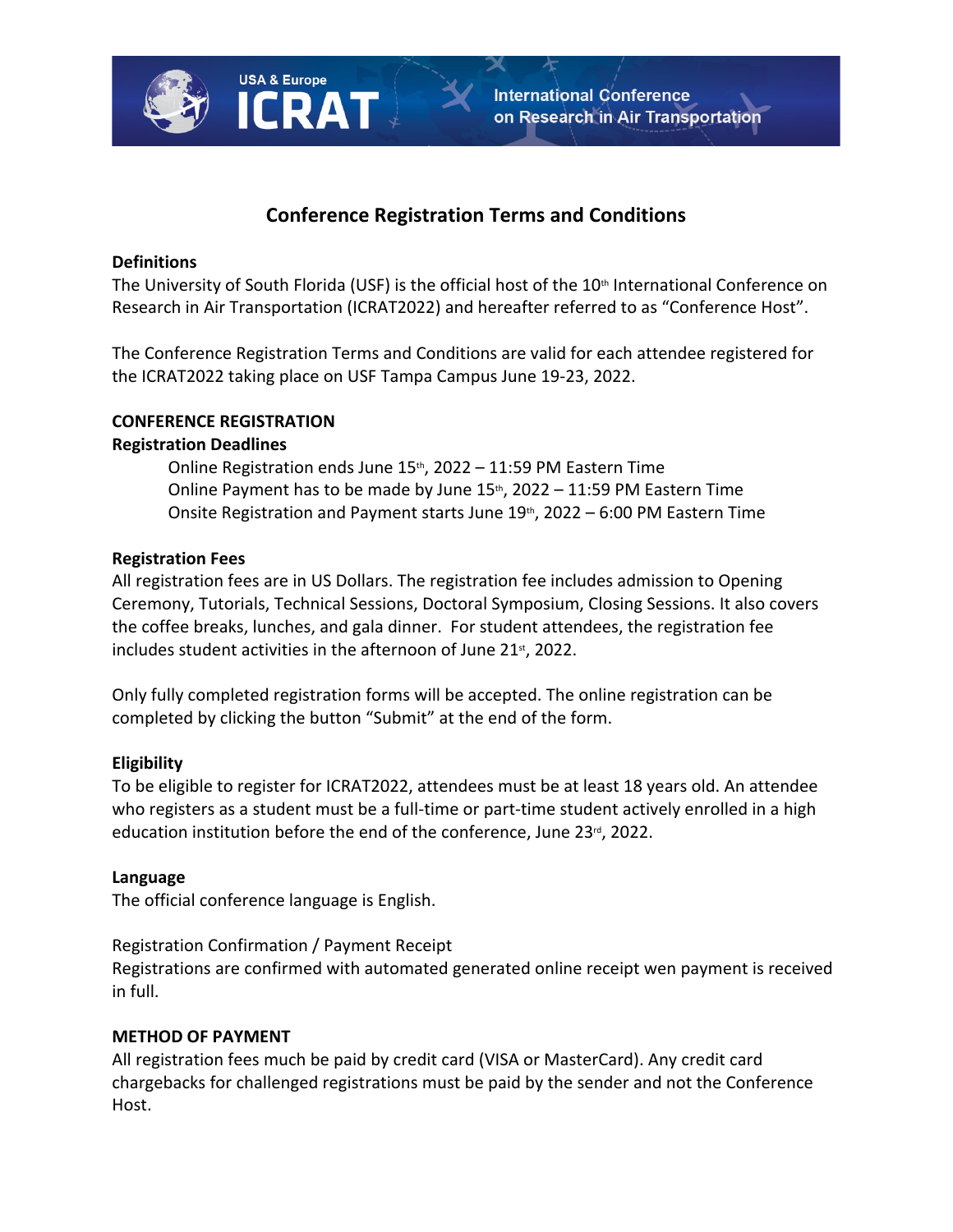

Credit card is the only payment method and results in an instant confirmation of attendance. All transactions will appear on the credit card statement as a payment to University of South Florida.

# **CANCELLATION POLICY**

**Registration Cancellations**

Cancellations are not permitted.

**USA & Europe** 

## **Cancellation of the Conference**

In the event that ICRAT2022 cannot be held or is postponed due to events beyond the control of the Conference Host or due to events which are not attributable to wrongful intent or gross negligence of the Conference Host, the Conference Host cannot be held liable by registrants for any costs or losses incurred. Under these circumstances, the Conference Host reserves the right to either retain the entire registration fee and to use it for a future ICRAT conference, or to reimburse the attendee after deducting costs already incurred for the organization of ICRAT2022 and which could not be recovered from third parties.

## **CONFERENCE POLICY**

**Data Protection and Sharing of Contact Details**

Collection and processing of personal data will comply with the applicable data protection legislation.

The Conference Host will only use the attendee's personal information provided during the registration process to host, manage, and analyze attendee traffic and engagement during ICRAT2022.

Please note that all sessions may be recorded and shared on ICRAT website and will capture the presentations' content alongside any live questions as well as any comments.

## **Code of Conduct**

The ICRAT2022 is committed to providing a professional, friendly, safe, and welcome environment for all participants at this conference, regardless of gender, sexual orientation, disability, race, ethnicity, religion, national origin or other protected class. We expect all attendees and speakers to help ensure a safe and positive experience for everyone. Unacceptable behavior will not be tolerated during any portion of this conference.

Unacceptable behavior includes but is not limited to:

• Intimidating, harassing, abusive, discriminatory, derogatory, or demeaning speech or actions.